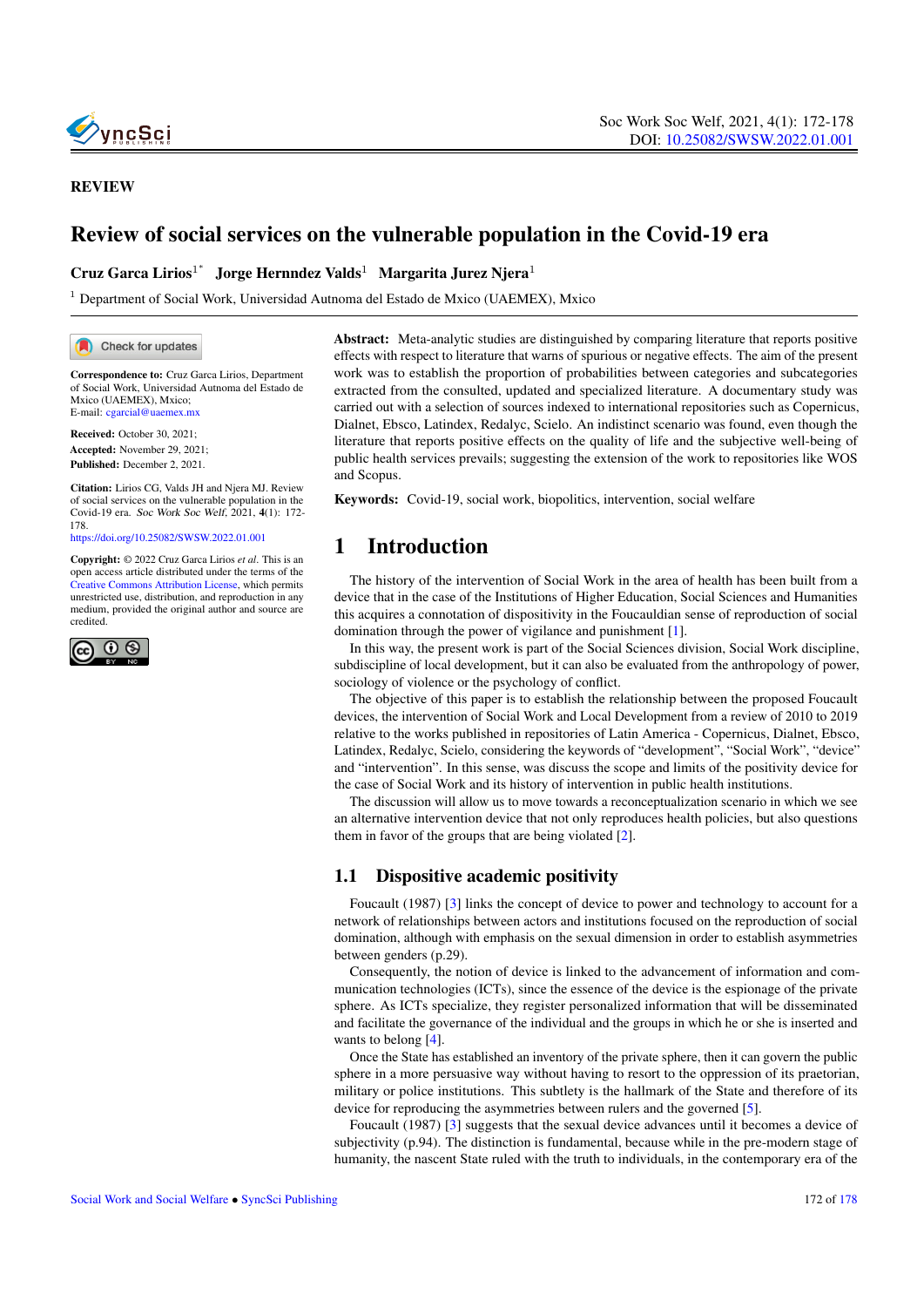State is intended control, vigilance and punishment of the truth, privileging the reproduction of power through conformity and obedience of the law.

If the device of power, sexual and subjective, is instrumented in the dissemination of information about a reality determined as truth by the State, then science has become an instrument of the rulers not only to establish differences with respect to the governed, but to reproduce those asymmetries through *positivity* [\[6\]](#page-5-5) .

Foucault (2002) [\[7\]](#page-5-6) proposes the positivity category to explain the pseudoscientific influence of disciplines and their instrumentation in the private sphere (page 299). The archeology of knowledge unmasks the disciplines that have usurped the scientific, hypothetical-deductive method to enroll in science and thereby ascribe to its institutionalization.

That is, the pseudoscientific positivity, as "statements that concern the similarities and differences between beings, their visible structure, their specific and generic characters, their possible classification, the discontinuities that separate them, and the transitions that link them." [\[7\]](#page-5-6) warns the essence of the power device, namely: the pseudoscience applied to the reproduction of the social domination of rulers to the governed.

It is a stacking of theories, concepts, sentences and indicators that are presented as science, but without an identity with the social, even when this process is carried out with rigor and this is supported by the prestige of an academic community, the positivity is not scientificity, but rather pseudo-scientificity that cannot be according to the needs of a sector of civil society [\[7\]](#page-5-6).

However, the power device is not only in the pseudoscience to reproduce the asymmetries between the actors. It is also observable in institutions that apply science closer to knowledge, medicine and psychology as examples [\[8\]](#page-6-1). In this sense, systematic observation is not only an inheritance of medicine, but also intervention with the purpose of modifying the course of personal micro-history, as well as the implementation of a distinctive institutional seal involves the instrumentation of the power device (p. 229).

If the surveillance and control device subjects those who violate the law, the disciplinary device limits the analysis to the positivity of a scientific tradition that reflects the power of the most advanced sciences on the pseudosciences that imitate them. The consequences of both devices, surveillance and control, on the intervention is not only the reproduction of the domination of rulers to their governed, but also the establishment of a legal and punitive sphere that punishes those who have exceeded the disciplinary limits [\[8\]](#page-6-1).

In effect, pseudoscientific positivity does not contribute to the dialogue between political and social actors, but it conditions its asymmetries through discourses and enhances the vigilance of the rulers towards the governed in the same way that knowledge is guided by those who are imitated in their scientific procedures [\[9\]](#page-6-2).

However, the devices not only operate in education or the private sphere, they also manifest themselves in the market through the establishment of a fair price, but in so far as it is established from the monitoring of inputs, supply and demand, he has lost its dimension of justice, since it does not reflect the time socially necessary for listing, but rather a police monetary control [\[10\]](#page-6-3).

In the same way in which prices reach a true price through supply and demand, the other elements that are monitored by the State and determined by a discretionary price, will be free and may have a fair value that is the result of utility that a society attributes to him and not that imposed by his government [\[10\]](#page-6-3).

Therefore, justice will be achieved by the State as soon as it stops monitoring and establishing a quotation which should be generated by supply and demand, through the natural freedom of a market in which the wills are not co-opted by the government. State [\[10\]](#page-6-3).

In short, the power device, through its devices for monitoring and punishing sexuality, education and subjectivity it is built by a positivity that prevents the development of a morality of justice and rather encourages values of control and positivity that enhance the differences between those who govern and those who are governed. From these preliminary notions, the history of Social Work highlights health policies that were determining their periods, but also highlights events that were not controlled by the State and that allowed the reconceptualization of the discipline, as well as its adjustment to the needs of civil society.

### 1.2 Brief history of social work intervention

In a strict sense, the concept of Social Work underlies the Statute of Welfare when, in Germany, Prime Minister Bismark announces the implementation of benefits for workers in the industrial sector. In this way, the so-called social security was part of a social policy that aimed to encourage industrial production and ensure the availability of products according to the needs of the European industrial society with special attention to the nineteenth-century German society [\[11\]](#page-6-4).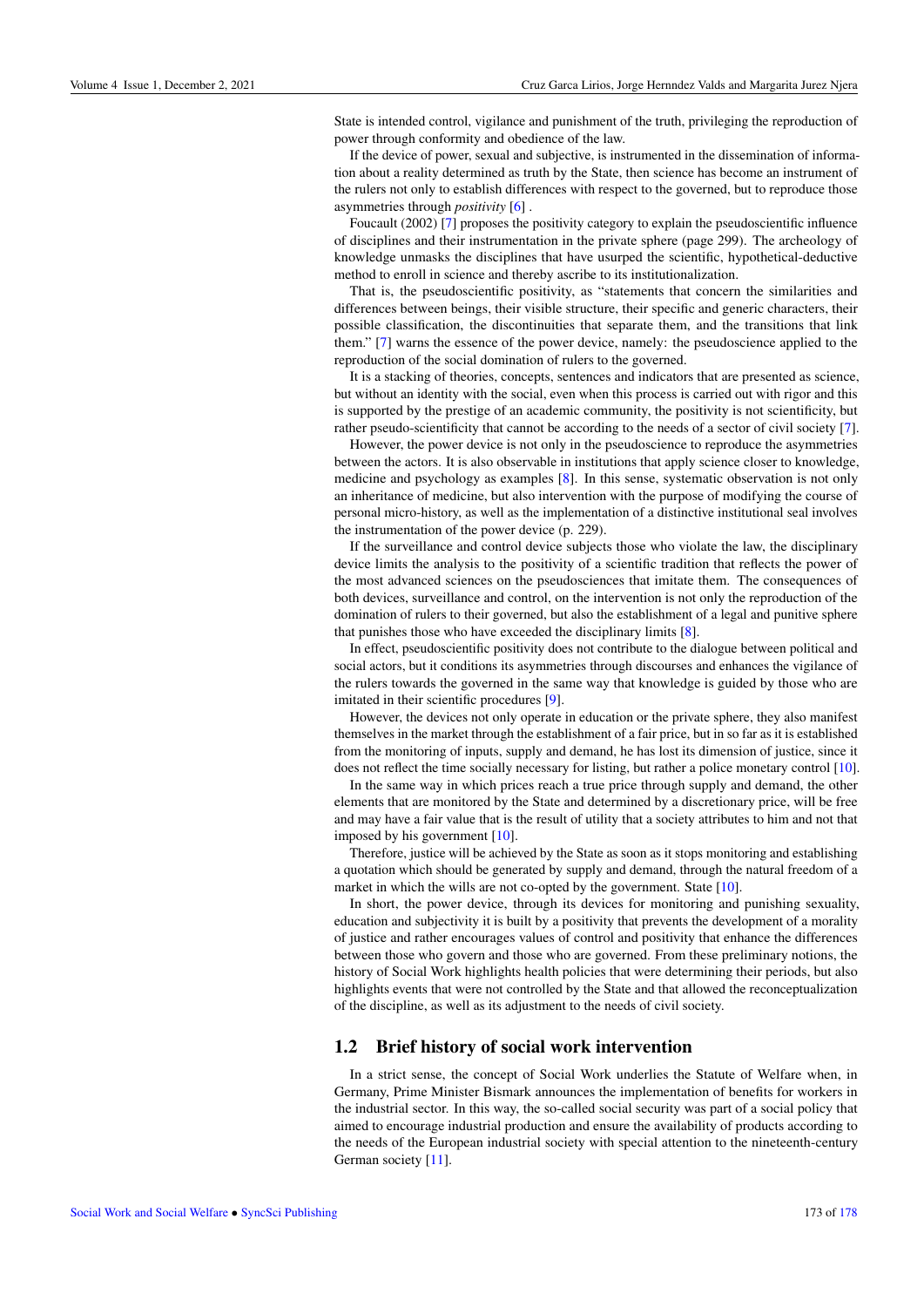Social services, through social security programs and strategies were adopted in each of the European countries. Its emergence in the England of the 20th century generated socioeconomic studies for the establishment of priorities for the granting of resources among the working class. In this scenario Richmond was a pioneer in home visits and from this fact Social Work is considered as a discipline, since it stands out from charity and charity to be linked to the health sciences and behavior until then properly developed and recognized by public health institutions [\[12\]](#page-6-5).

Very soon Social Work occupied an important place in the hospitals and health centers interested in registering the potential number of affiliates and beneficiaries with the policies of the Welfare State, as well as those organizations interested in promoting health.

The emergence of professions such as nursing and health psychology allowed Social Work to interact with very specific worldviews about health and lifestyles related to self-care, but to the extent that the Welfare state was questioned by the liberal currents were moving away from the decision making and precautionary principles of health risks.

In this way, social policies, in their area of public health, were dictated from the managerial and managerial elites of State institutions, avoiding the discoveries and contributions of health professionals regarding the inventory and documentation of civil actors at risk to your health.

Health policies that considered patients, beneficiaries or potential beneficiaries as passive subjects and dependent on specialized care, recognized the importance of homogenizing and specifying preventive campaigns in the most marginalized and violated sectors where the army of industrial reserves is reproduced. The capitalist economic system required in its gestation stage.

To the extent that public health campaigns were disseminated among the poorest sectors, they stopped the population explosion, but discouraged precautionary lifestyles and aimed at reducing health risks. It was not until the late 20th century that industries and organizations proposed hygiene standards and occupational health promotion when estimating losses due to accidents and illnesses in workplaces, as well as in those who earned less [\[13\]](#page-6-6).

These events transformed again the function of Social Work that entered into a process of selfcriticism and self-questioning considered as a re-conceptualization. In the case of Mexico is not entirely clear when it took place and in what context, but in line with changes in health policies that stage of being used promoters and stage of targeting development strategies prevention that involved society in its self-care.

However, the deficits of financial resources for the case of unemployment or retirement determined a new policy of institutional evaluation and certification. In this new scenario, Social Work has developed models and devices with the purpose of highlighting its essence in terms of home visits, socioeconomic studies, registers and inventories of lifestyles and risk behaviors of marginalized sectors of civil society.

In short, the history of Social Work in relation to social policies, health programs, as well as prevention and promotion strategies, show three phases in which the discipline has become more important to the extent that it has systematized its functions, but above all, it has approached the vulnerable, marginalized and excluded sectors while the other professions are moving away [\[14\]](#page-6-7).

However, during its history, the discipline influenced by public policies, had only considered these civil sectors as dependent. Now that the policies encourage the participation of citizens in order to prevent diseases and accidents that reduce their working life or compromise their abilities, Social Work is in the dilemma of reproducing the benefactor model, or adopting devices that allow the study of social sectors and anticipate participation scenarios in different economic, political and social spheres.

#### 1.3 Effects of social work intervention on health

If health policies have been transformed in such a way that considers the individual as a key and factor even preponderant in the new public health system, then what adjustments are models of intervention focused on the passivity of the individual and control of the professionals, disseminated at the stage of the welfare state, but now require?

Power devices that reduced health rights and employment of workers to a specialized and conditioned by the resources and institutional capacities attention devices positivity l Social Work s Erian instruments rights management but guided by the prevention based on self-care lifestyles (see [Table 1\)](#page-3-0).

In this way, the positivity devices in the Social Work intervention guide civil participation, highlight the negotiation and consensus around the labor and occupational rights that health policies recognized from the high costs for care and the low costs aimed at prevention.

In the historical nomenclature of Foucault  $[3, 7, 8, 10]$  $[3, 7, 8, 10]$  $[3, 7, 8, 10]$  $[3, 7, 8, 10]$  $[3, 7, 8, 10]$  $[3, 7, 8, 10]$  $[3, 7, 8, 10]$  the devices are legitimized by the positivity of the sciences that imitate the hypothetico-deductive method with rigor and prestige,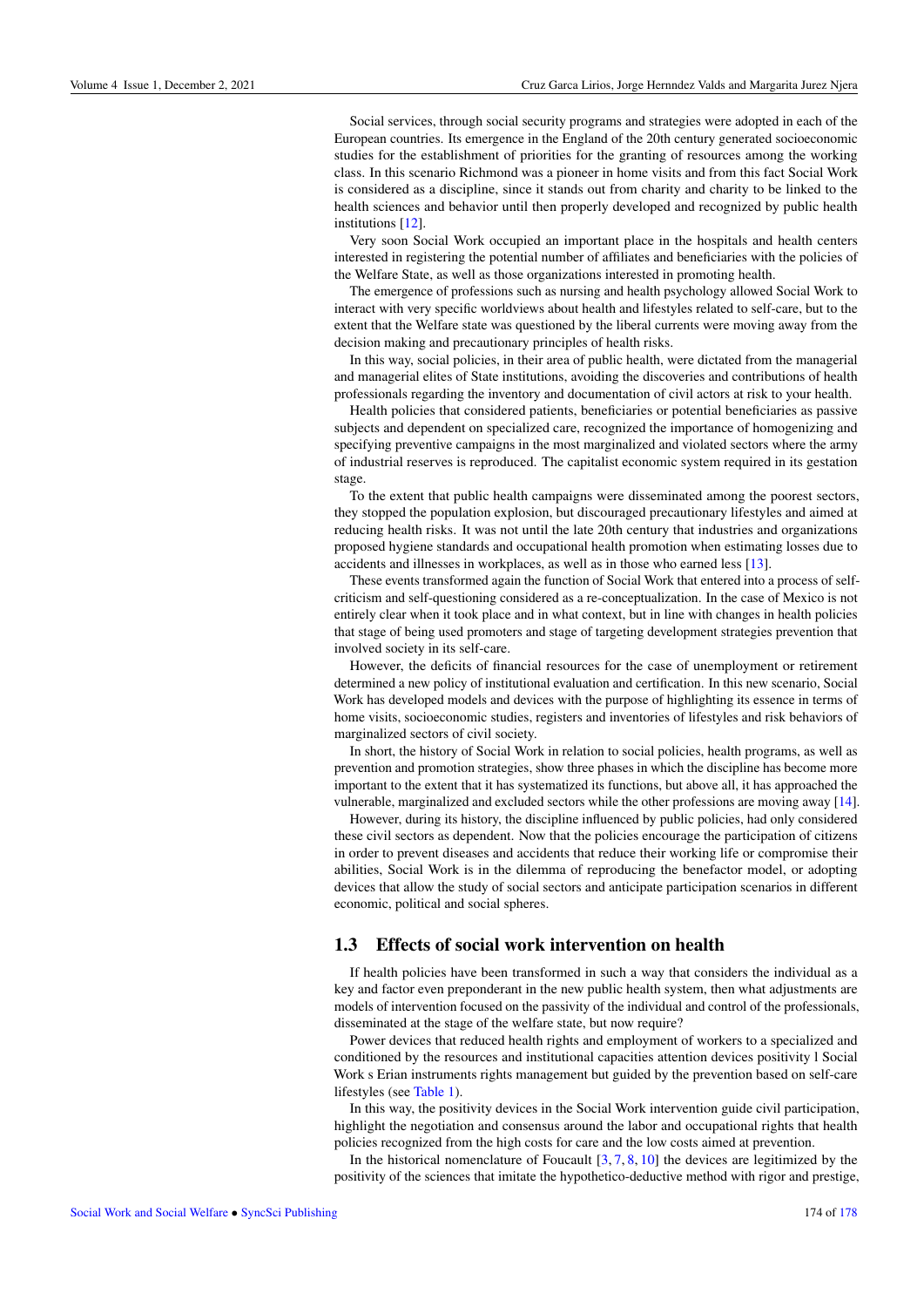<span id="page-3-0"></span>

|            | <b>Risks</b>                                                                                                                                                                                                                                                                                                                | Self-care                                                                                                                                                                                                     |
|------------|-----------------------------------------------------------------------------------------------------------------------------------------------------------------------------------------------------------------------------------------------------------------------------------------------------------------------------|---------------------------------------------------------------------------------------------------------------------------------------------------------------------------------------------------------------|
| Device     | The Stewardship of the State in matters of welfare centered its interest in the<br>policies of with regard to health, assuming that diseases and accidents are inherent<br>in Human Development. As a result, Social Work generated discourses and<br>strategies that disseminated homogeneous and focused health programs. | Health policies encouraged adherence to treatments and re-<br>habilitation, but did not consider the importance of preven-<br>tion, reducing risk behavior and establishing occupational<br>safety protocols. |
| Positivity | The evaluation of the meanings that for the individual or the groups have the risks,<br>assumed as areas of opportunity for entrepreneurship and innovation, contributes<br>to a Local Development adjusted to the needs of people.                                                                                         | It is represented as a banner of health and personal devel-<br>opment that, in addition to other cases, produces Local<br>Development.                                                                        |
|            | $\mathbf{a}$ . The set of the set of $\mathbf{a}$                                                                                                                                                                                                                                                                           |                                                                                                                                                                                                               |

Source: Prepared from the literature review

although without the identity or professional *habitus* required to dissuade opponents and persuade adherents to the system of social domination or differentiation between rulers and the governed.

The positivity or assertive implementation of the devices through speeches and strategies for monitoring and controlling self-care and adherence to treatment or rehabilitation reflects the asymmetries between those who make decisions and those who execute them. Strictly speaking, the positivity is an imitation of knowledge that were built in the institutions of public health.

From l to discipline of social work the device has been understood in a sense that more integration selectivity and exclusion [\[15\]](#page-6-8). Therefore, the intervention has been the guiding axis of the discipline's task. It has even defined the identity of the social worker, since this is not only the heir of charity, charity and altruism, but also the result of social exclusion indicated by suffering and vulnerability [\[16\]](#page-6-9). These are contexts in which disenchantment forged the identity of the social worker, making it more sensitive to the needs of sectors excluded from civil society [\[17\]](#page-6-10).

The social issue of Social Work lies in the complexity that institutions cannot monitor and control through the reward or sanction of its members; professionals and beneficiaries [\[17\]](#page-6-10). It is more about establishing an interdisciplinary dialogue in which complexity can be studied and diagnosed as part of the social question. That is to say that the problems must be approached from a dialogic rather than from positivity.

In this way, the positive devices of the Social Work intervention can be substituted with the recognition of the other as interlocutor in the dialogue of knowledge that facilitates the understanding of the complexity of the social question.

### 1.4 Specification of the model for the study of the effects of social services on the vulnerable population

The specification of a model is necessary for the hypothesis contrast. It is a series of trajectories of relations between variables from empirically tested theoretical frameworks. Based on this consideration, the proposed model includes two constructs: literature A for the effects of public policies on quality of life and literature B for the effects of social programs on subjective well-being, with their indicators being the possible combinations between significant effects, spurious or negative of the political strategies of assistance on the vulnerable population [\[18\]](#page-6-11).

The classical theories of public administration and social policies highlight the rector of the State as an organizer of public health and social assistance, but the new wave of institutional theories revalue the bureaucratic isomorphism as a factor that maximizes or reduces organizational health responses on biophysical and biophysical well-being. Even, new theoretical matrices that question the State and the public health institutions in charge of medical care warn a new governance in which the users distrust of the quality of the public service and the governmental action in the matter of prevention and promotion of the collective health.

# 2 Methods

A non-experimental, documentary, cross-sectional and exploratory study was carried out with a selection of indexed sources, with ISSN (International Standard Serial Number) and DOI (Digitall Object Identifier) records. The information was processed in a content analysis matrix of the academic discourse, the agenda of topics established around the key words and the framing of the discussion between the categories and the variables of "intervention" and "device". Next, a model was specified for the study of the effect of intervention devices in Local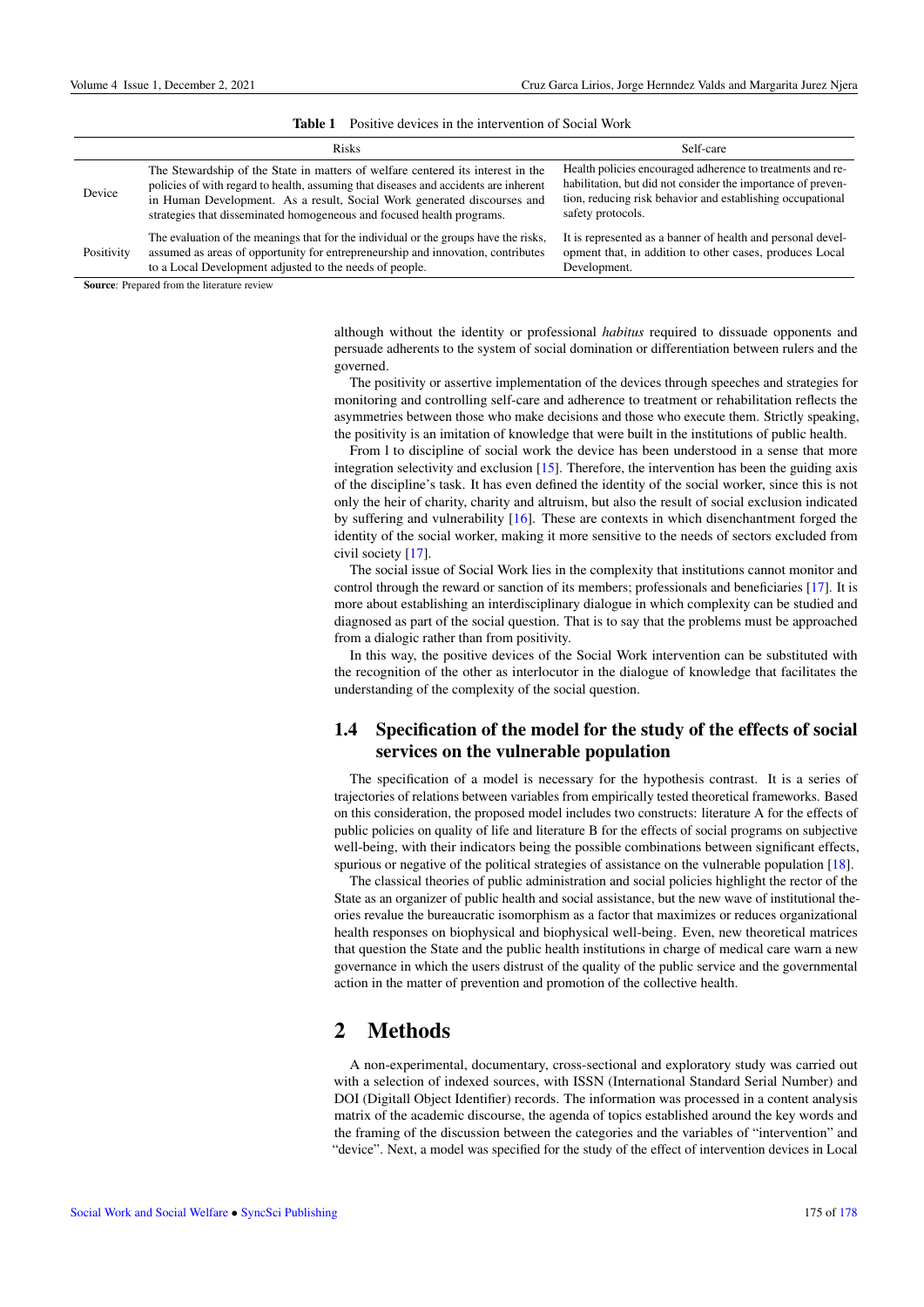Development. Finally, its scope and limits are discussed with respect to other models specified and reported in the literature.

The data were processed considering the type of literature: A for sources that reported effects of the public health services on the quality of life of the groups affected; B for sources that reported effects of public services on wellbeing right holders.

A content analysis was carried out, considering the type A literature with a grade of 3 and the type B literature with 1. Expert judges in the topics rated synthetic extracts of the findings reported in three rounds of feedback in which the first grades were discussed and reconsidered by the participants until the differences are exhausted and consensus reached.

The data were processed in the QDA Miner version 4.0 qualitative analysis package, estimating the parameters of normality, contingency and correlation between the extracted data.

# 3 Results

[Table 2](#page-4-0) shows the non-parametric values that support the analysis of contingencies between categories A and B with respect to the informative extracts qualified by the expert judges.

<span id="page-4-0"></span>

| Table 2<br>Descriptive data |       |       |       |       |       |                |    |        |                |    |        |
|-----------------------------|-------|-------|-------|-------|-------|----------------|----|--------|----------------|----|--------|
| E                           | М     | S     | W     | K     | A     | C1             |    |        | C <sub>2</sub> |    |        |
|                             |       |       |       |       |       | $\mathbf{X}^2$ | df | p      | $X^2$          | df | P      |
| R <sub>1</sub>              |       |       |       |       |       |                |    |        |                |    |        |
| e1                          | 0.764 | 0.125 | 0.132 | 0.110 | 0.101 |                |    |        |                |    |        |
| e2                          | 0.619 | 0.109 | 0.172 | 0.143 | 0.103 | 13.24          | 14 | < 0.05 |                |    |        |
| e3                          | 0.562 | 0.180 | 0.191 | 0.189 | 0.104 |                |    |        |                |    |        |
| e4                          | 0.601 | 0.176 | 0.108 | 0.101 | 0.108 |                |    |        |                |    |        |
| e5                          | 0.782 | 0.160 | 0.167 | 0.162 | 0.109 |                |    |        |                |    |        |
| e <sub>6</sub>              | 0.761 | 0.109 | 0.178 | 0.156 | 0.134 |                |    |        |                |    |        |
| R <sub>2</sub>              |       |       |       |       |       |                |    |        |                |    |        |
| e1                          | 0.629 | 0.156 | 0.143 | 0.108 | 0.167 | 14.23          | 13 | < 0.05 |                |    |        |
| e2                          | 0.641 | 0.174 | 0.162 | 0.173 | 0.134 | 13.25          | 19 | < 0.05 |                |    |        |
| e <sub>3</sub>              | 0.673 | 0.152 | 0.183 | 0.162 | 0.142 |                |    |        | 14.21          | 18 | < 0.05 |
| e4                          | 0.693 | 0.145 | 0.103 | 0.151 | 0.161 |                |    |        |                |    |        |
| e5                          | 0.653 | 0.198 | 0.181 | 0.176 | 0.172 |                |    |        |                |    |        |
| e6                          | 0.782 | 0.143 | 0.176 | 0.182 | 0.109 |                |    |        |                |    |        |
| R <sub>3</sub>              |       |       |       |       |       |                |    |        |                |    |        |
| e1                          | 0.760 | 0.132 | 0.191 | 0.101 | 0.101 | 15.21          | 14 | < 0.05 |                |    |        |
| e2                          | 0.784 | 0.153 | 0.104 | 0.108 | 0.172 | 14.35          | 16 | < 0.05 |                |    |        |
| e3                          | 0.794 | 0.172 | 0.113 | 0.178 | 0.191 | 10.21          | 13 | < 0.05 |                |    |        |
| e4                          | 0.762 | 0.109 | 0.182 | 0.163 | 0.172 |                |    |        | 13.21          | 12 | < 0.05 |
| e5                          | 0.641 | 0.161 | 0.134 | 0.191 | 0.109 |                |    |        |                |    |        |
| e6                          | 0.781 | 0.189 | 0.196 | 0.145 | 0.102 |                |    |        |                |    |        |

**Source:** Elaborated with data study.  $E =$  Extract:  $e1 =$  Positive Efects on Quality on Life,  $e2 =$  Negative Effects on Quality of Life, e3 = Spurious Efeccts on Quality on Life, e4 = Positive Efects on Wellbeing, e5 = Negative Effects on Wellbeing,<br>e6 = Spurious Efeccts on Weelbeing; R = Round, M = Mean, S = Standar Deviation, W = Sweddness, K = K Asimetry. C = Category; C1 = Literature A, C2 = Literature B

The structure of distribution and contingency suggest a proportional consensus higher in the first category relative to the literature that reports positive effects of social services on the quality of life and the subjective well-being of users, suggesting the observation of the structure of relationships between categories and informative extracts (see [Table 3\)](#page-4-1).

<span id="page-4-1"></span>

| Table 3<br>Odds ratio |                   |                                                                                                                |                   |                   |    |  |
|-----------------------|-------------------|----------------------------------------------------------------------------------------------------------------|-------------------|-------------------|----|--|
|                       | e1                | e2                                                                                                             | e3                | e4                | e5 |  |
| e1                    |                   |                                                                                                                |                   |                   |    |  |
| e2                    | 0.328(0.1090.781) |                                                                                                                |                   |                   |    |  |
| e <sub>3</sub>        | 0.427(0.1290.671) | 0.432(0.1230.784)                                                                                              |                   |                   |    |  |
| e <sub>4</sub>        | 0.203(0.1090.437) | 0.127(0.4320.671)                                                                                              | 0.231(0.1090.601) |                   |    |  |
| e5                    | 0.321(0.1090.562) | 0.324(0.1270.439)                                                                                              | 0.146(0.0270.712) | 0.321(0.2430.456) |    |  |
| $\sim$                |                   | met de la cension de la contradicto de la contradicto de la contradicto de la contradicto de la contradicto de |                   |                   |    |  |

**Source:** Elaboration with data study.  $E =$  Extract:  $e1 =$  Positive Effects on Quality on Life,  $e2 =$  Negative Effects on Quality of Life, e3 = Spurious Effects on Quality on Life, e4 = Positive Effects on Wellbeing, e5 = Negative Effects on Wellbeing, e6 = Spurious Effects on Wellbeing. C = Category; C1 = Literature A, C2 = Literature B

The structure of the probability ratio shows a prevalence of the six types of literature and the findings that it reports, suggesting the observation of the structure of trajectories of relations between categories and extracts (see [Figure 1\)](#page-5-7).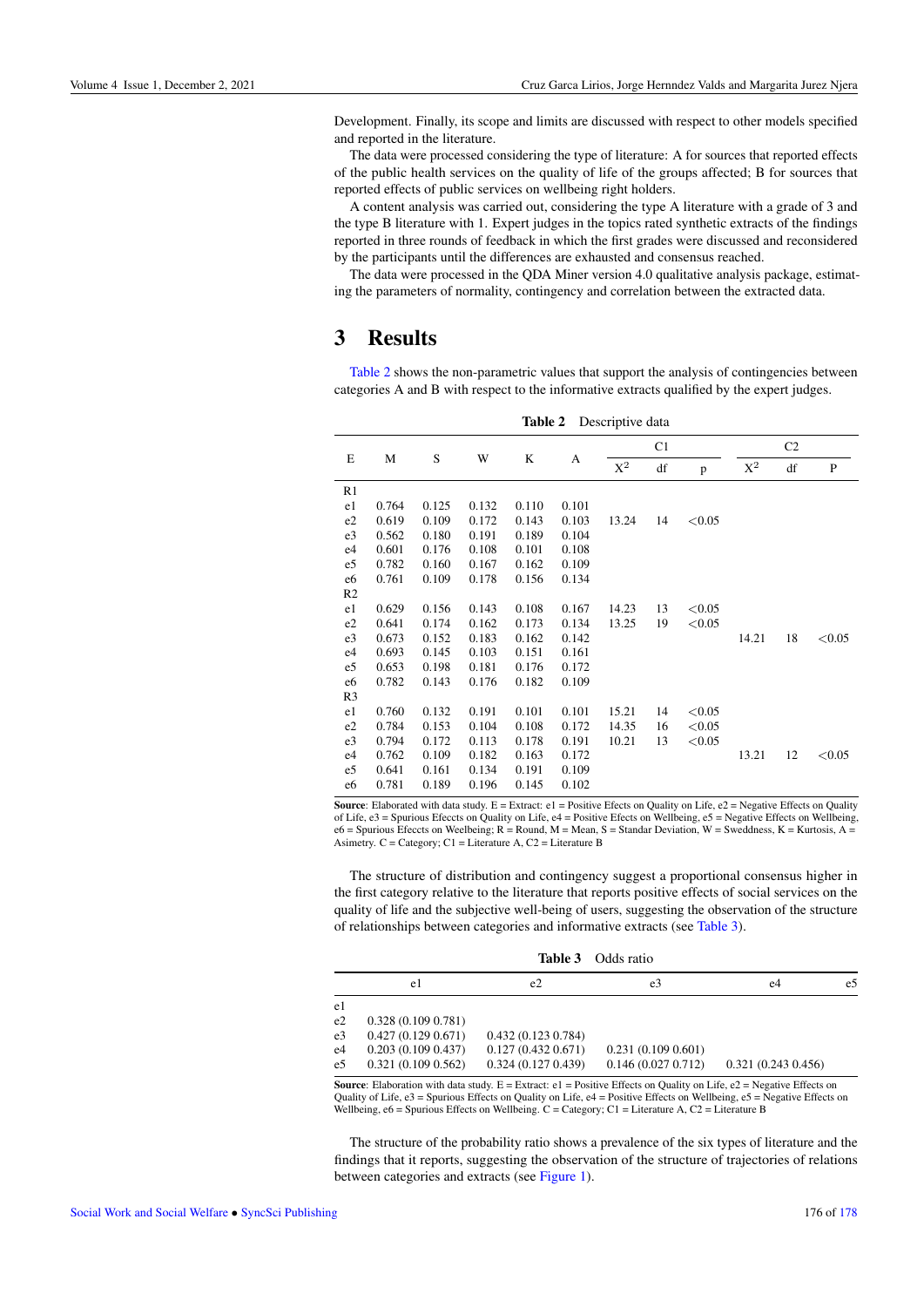<span id="page-5-7"></span>

**Source:** Elaboration with data study.  $E =$  Extract:  $e1 =$  Positive Effects on Quality on Life,  $e2 =$  Negative Effects on Quality of Life, e3 = Spurious Effects on Quality on Life, e4 = Positive Effects on Wellbeing, e5 = Negative Effects on Wellbeing,  $e6 =$  Spurious Effects on Wellbeing.  $C =$  Category;  $C1 =$  Literature A,  $C2 =$  Literature B

Figure 1 Structural equation modelling

The structure of trajectories of proportions of probabilities among the six subcategories with respect to the two categories of the effects of social services on the quality of life and subjective well-being. A prevalence of the two categories is observed with respect to the six subcategories. That is, the literature consulted seems to warn that social services indistinctly affect negatively and positively the quality of life and subjective well-being.

# 4 Discussion

The contribution of the present work to the state of the question lies in the establishment of a model for the study of the indistinct effects of public health policies on the quality of life and the subjective well-being of the users reported in the literature consulted, but the design of the research limits the results to the research sample, suggesting the inclusion of repositories such as Web of Science or Elsevier.

The literature consulted on the effects of public health services on the quality of life and the subjunctive warn of an improvement trend based on social care, but in the present work indistinct proportions of probability have been demonstrated.

Such findings suggest the systematization of other sources from repositories such as WoS and Scopus, considering the biased tendency of positive reports, although an emergency of spurious effects is observed while the negative effects have not been reported to the same extent.

# 5 Conclusion

The objective of the present work was to establish the proportion of probabilities of the effects of health policies with respect to the quality of life and the well-being of the users, although the research design limited the findings to the research scenario suggesting the extension of the work to repositories like WOS and Scopus.

Regarding the incidence of results in health policies, the need for greater transparency in the publication of the spurious and negative effects of care systems, the quality of care and the evaluation of public services is appreciated.

# References

- <span id="page-5-0"></span>[1] Llamas B, Nava S and Garcia C. Specification of a model of adherence to treatment. Ajayu, 2019,  $17(1): 140-160.$
- <span id="page-5-1"></span>[2] Martnez E, Snchez A and Garca C. Governance of quality of life and wellbeing subjective. Ajayu, 2019, 17 (1): 121-139.
- <span id="page-5-2"></span>[3] Foucault M. Hermeneutics of the subject. Madrid: The Pickaxe, 1987.
- <span id="page-5-3"></span>[4] Garcia C. Dimensions of human development theory. Ehquidad, 2019, 11: 27-57. <https://doi.org/10.15257/ehquidad.2019.0002>
- <span id="page-5-4"></span>[5] Snchez A, Garca C, Juarez, M, *et al*. Effects of corporate governance policies on the quality of technological life. International Journal of Innovative Technology, 2019, 10(10): 1-14. <https://doi.org/10.13140/RG.2.2.23394.58561>
- <span id="page-5-5"></span>[6] Lopez S, Vilchis FJ, Delgado MA, *et al*. Specified model base on meaning related to climate and the institutional norm of workers in health center in Mexico. Ehquidad, 2019, 11: 11-25. <https://doi.org/10.15257/ehquidad.2019.0001>
- <span id="page-5-6"></span>[7] Foucault M. The archeology of knowledge. Buenos Aires: Siglo XXI, 2002.